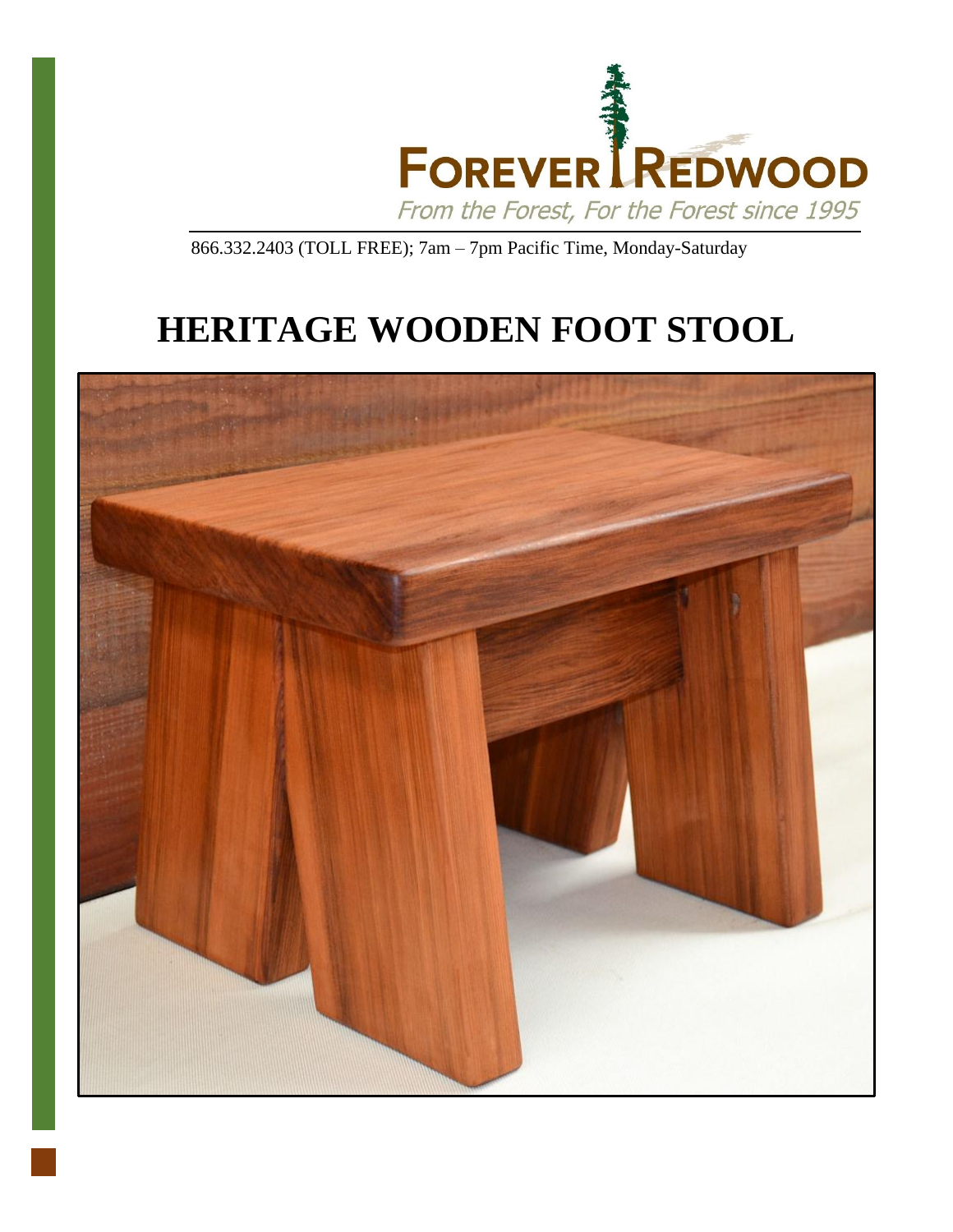# **CONTENT**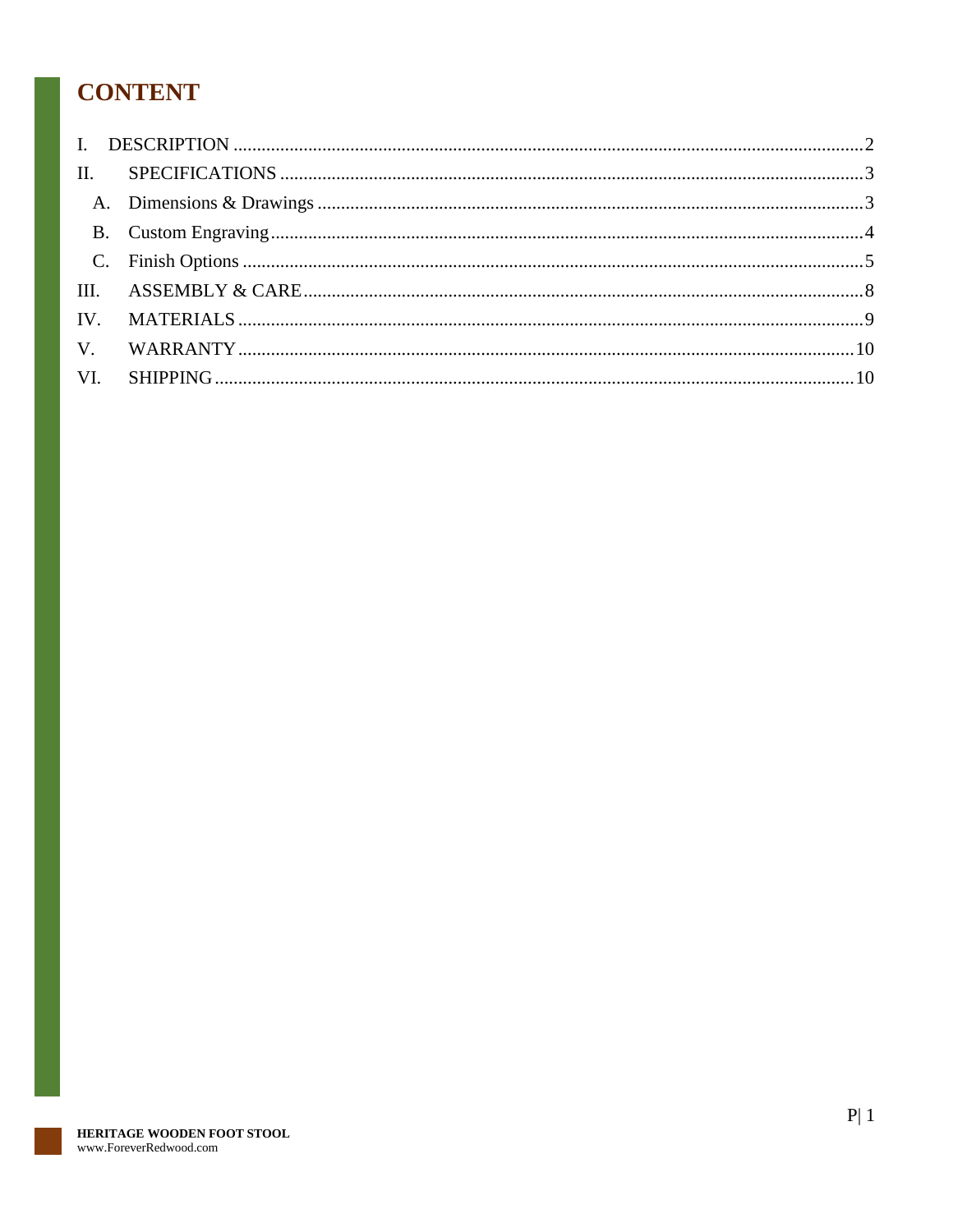# <span id="page-2-0"></span>**I. DESCRIPTION**

This is one of the sturdiest Redwood Foot Stools we have to offer, with unmatched stability and durability under pressure. It is handcrafted and made to order, from California's finest decay resistant redwood. Heat, humidity, and heavy use are no match for this stool, and you'll notice that immediately after you get yours. You can add a dark finish, or stain if you like, customize it meet your size needs to a tee.

- **Design:** Flared-leg design makes the Heritage stool stable and safe. Functional and easy to store.
- **Quality:** Built using the largest planks of our beautiful reclaimed Old Growth Redwood guaranteed to last for 30 years.
- **Sizes:** Choose from standard sizes of 9" to 15" in height.
- **Customize:** Optional engraving is available under More Options and custom sizes are available on special request.
- **Assembly:** Ships fully assembled. See more <u>[wooden foot stools](https://www.foreverredwood.com/foot-stools.html)</u> handcrafted from Redwood.

Our Redwood Foot Stool comes in one piece, so no assembly is required. If you'd like a size that's not listed in our custom option sub-menus, please reach out to us for a special request. We may be able to help! Forever Redwood offers shipping throughout the entire Continental United States, and will get working on custom-building yours immediately after you process your order. Call us, or contact us here to find out more.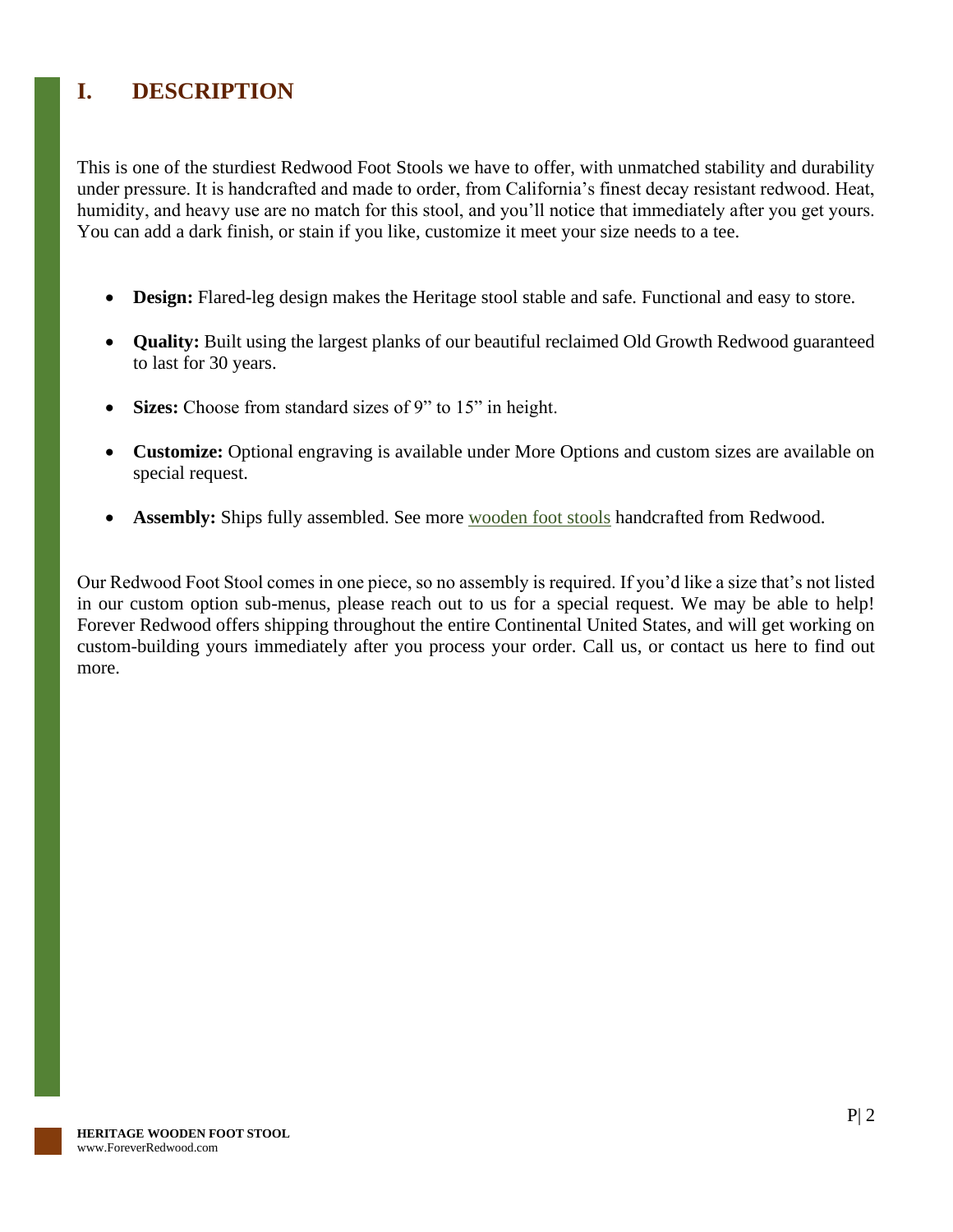# <span id="page-3-0"></span>**II. SPECIFICATIONS**

#### <span id="page-3-1"></span>**A. Dimensions & Drawings**

#### **Heritage Foot Stool Dimensions**

- 18"L x 12"W x 13"H standard size, with the option of 7", 9", 11", or 15" tall at no extra cost (see drawings below).
- The Heritage Foot Stool has a flared leg design.
- Capacity is 400 lbs. Approx. weight: 14 lbs.



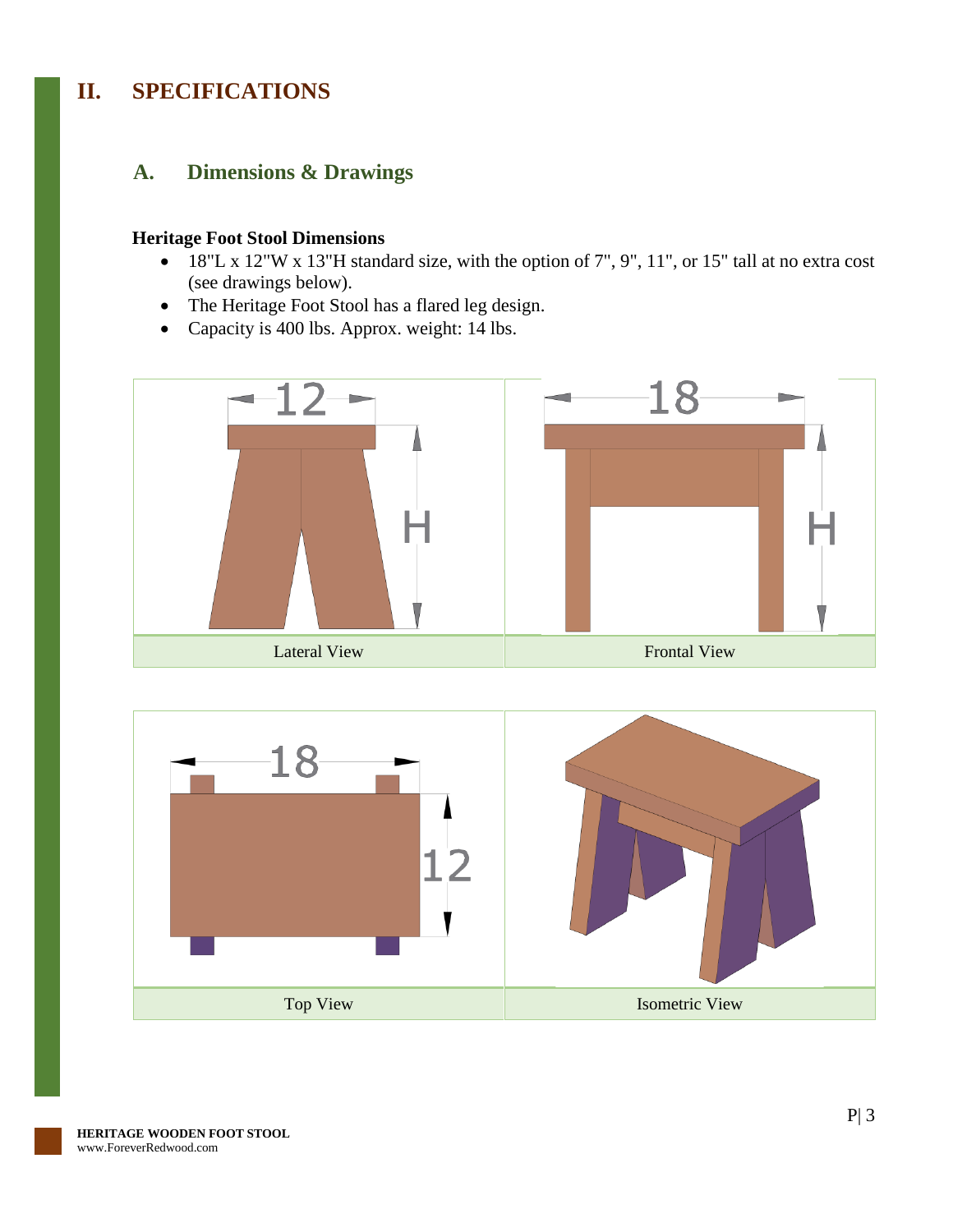### <span id="page-4-0"></span>**B. Custom Engraving**

Would you like to add a personal engraved message to your furniture?

Select "Custom Engraving" under Advanced Options. The engraving size we normally use translates to about 14 characters per foot. The default color for lettering is black. If you prefer a different color, let us know. There will be a small charge for changing the font color.

We will center the engraving on the top board of the backrest or the front of the seat trim of a backless bench unless you specify elsewhere. Please let us know your instructions on placement and line  $break(s) - if not specified, they will be placed at the shop's discretion.$ 

If you'd like a particular font style, please send a Word or PDF document with the font, spacing, and the exact wording and punctuation you'd like. We will trace your document directly onto the wood. Send it to [info@foreverredwood.com.](mailto:info@foreverredwood.com)

If you are undecided on your engraving message, and would prefer to send it after you place your order, just let us know in the comment box so we know to expect it later. Due to limitations of the engraving tool (we cut  $\frac{1}{4}$ " wide and  $\frac{1}{4}$ " deep into the wood), we may not be able do certain fonts and will let you know if there is an issue.

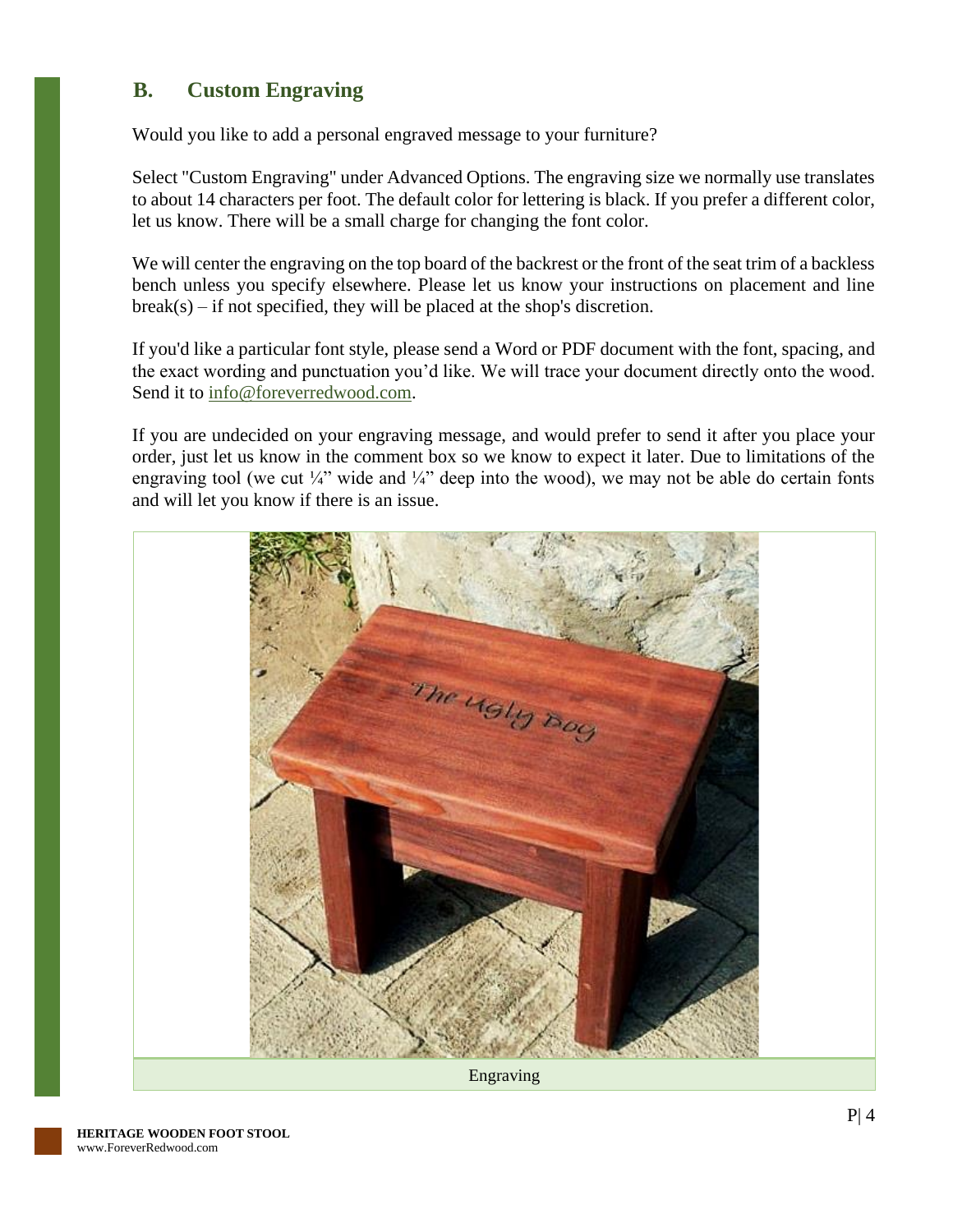## <span id="page-5-0"></span>**C. Finish Options**

All our furniture ships finely sanded to 220 grit for a smooth to the touch finish.

The most popular finish is our Transparent Premium Sealant. This sealant leaves your furniture looking natural and helps keep the beautiful wood surface colors from fading for several years. We use Sickens brand finishes because they are the best finishes on the market. For more information about our finishes and how to keep your furniture looking great year after year, please go to: Care  $\&$ [Finish.](https://www.foreverredwood.com/redwood-furniture/care-finish/)



#### **Unfinished (fine sanding only):**

If you are applying your own stain or want the surface color to fade to a "weathered look" in a few months. We do not recommend you leave your furniture unfinished outdoors for any extended period regardless of wood quality. Outdoor weather changes constantly and it is best to at least seal the wood to protect it from consistently absorbing and losing moisture.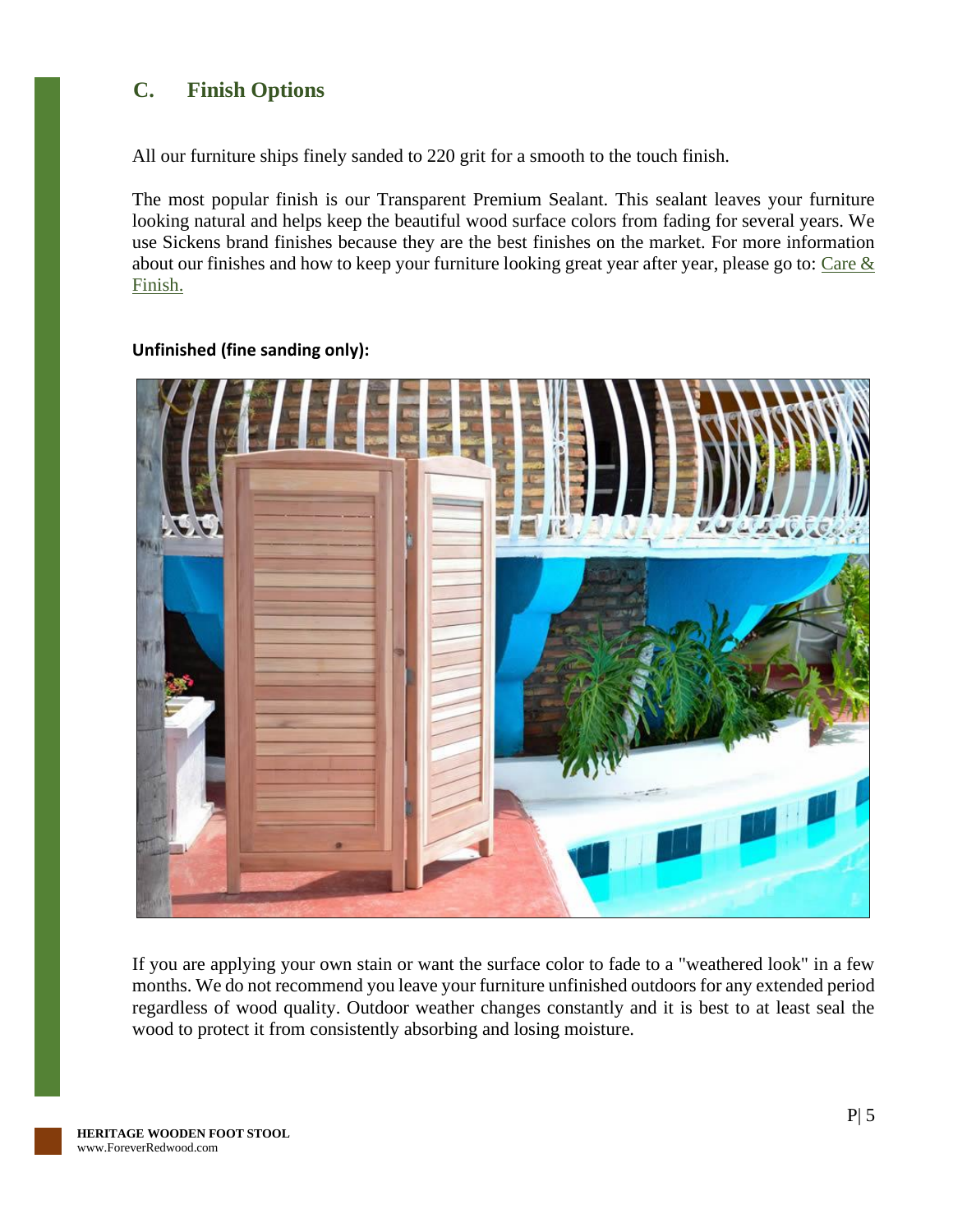#### **Transparent Premium Sealant - Recommended for Outdoors:**

Below are the 5 grades of wood we offer with the Transparent Premium Sealant applied. The color tones shown are close representations of the color your furniture will look like. There is no extra charge for the Transparent Premium Sealant:



We also offer the Transparent Premium Sealant with the following stains. There is a small charge for adding these stains because it increases the total amount of coats to 4 with the sealant as the final coats:

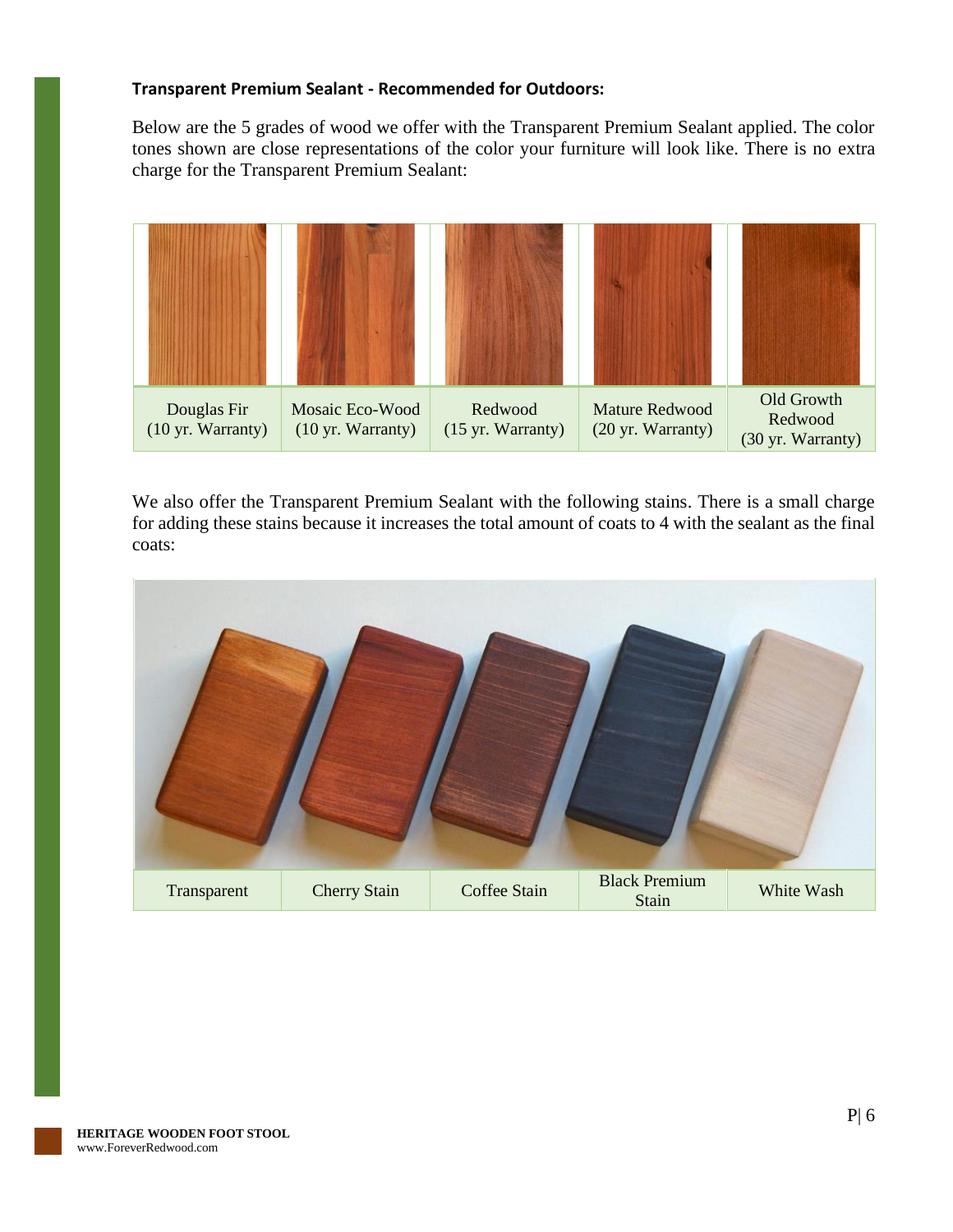

Here is how the Coffee Stain looks like on Redwood

Here is how the Cherry Stain looks like on Redwood



Here is how the Black Premium Stain looks like on Redwood

Here is how the White Wash looks like on Redwood

#### **Tiger Stripe Effect**

Douglas-Fir when stained dark creates a "tiger stripe" effect as shown in this photo. It is beautiful and most customers love it. If you are looking for a dark consistent stain and do not want to see a "tiger stripe effect", please go with any of the Redwood grades for a more consistent stain finish.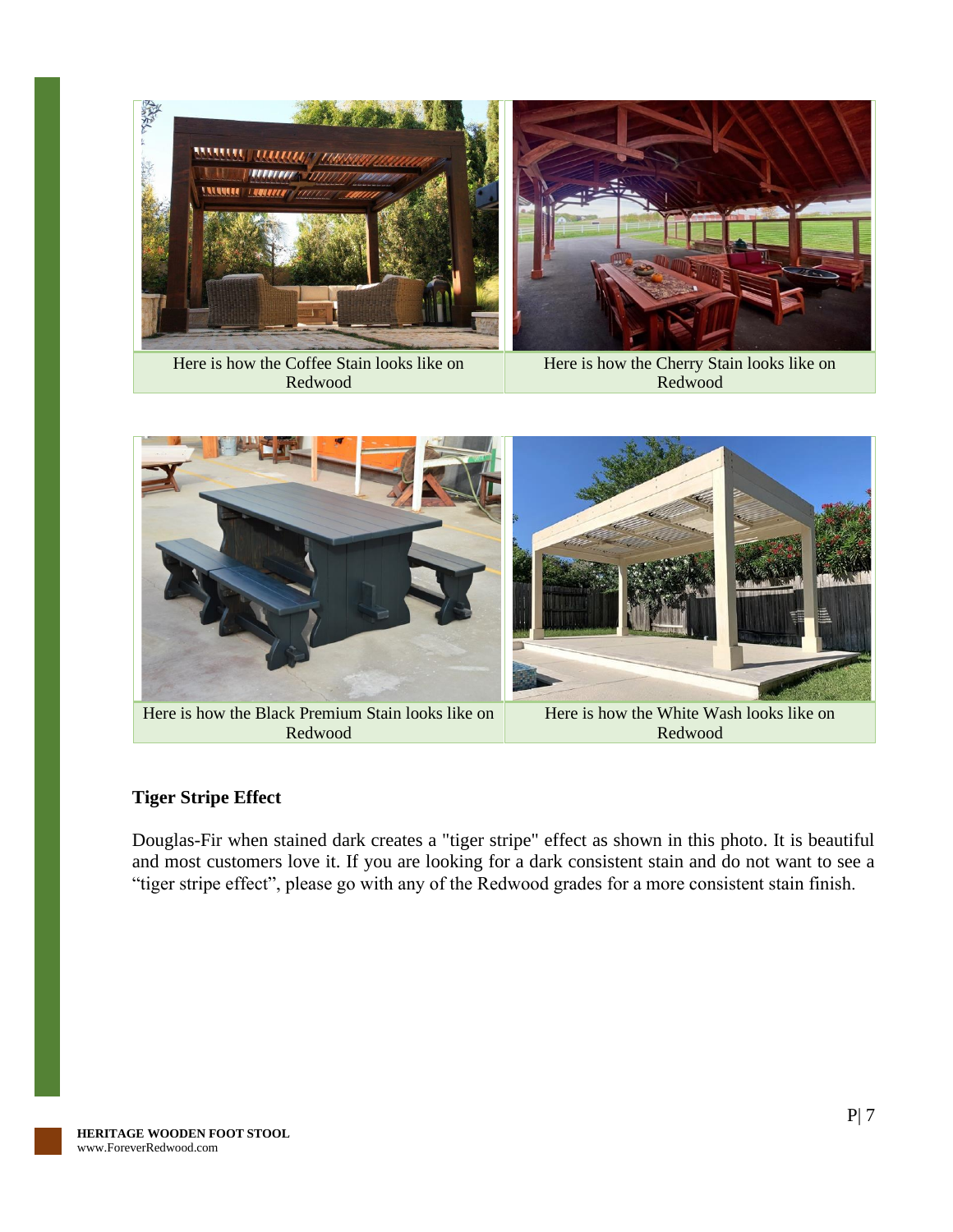

#### **Primers**

- **Off-White Oil-Based Primer:** If you are painting a light color. We apply two coats so that it is ready for one final coat.
- **Gray Oil-Based Primer**: If you are painting a darker color. We apply two coats so that it is ready for the final coat.

# <span id="page-8-0"></span>**III. ASSEMBLY & CARE**

The **Heritage Wooden Foot Stool** ship fully assembled. Just unpack and enjoy.

#### **All You Need is a Few Tools and a Friend.**

Assembly is best done by two people and usually takes about half a day to a day, depending on size. Pergolas need a ratchet wrench, a hammer and a ladder to put them together. In some cases, you might need a drill to attach the posts into concrete. As with all our products, we preassemble pergolas in our shop to ensure everything fits together. All hardware is included and all parts are clearly labeled before it is shipped. We also include detailed step-by-step instructions.

Take a look at our assembly instructions below for specific details. If you plan to pour concrete to hold the posts, the project will require an additional half day prior to assembly. Please do the concrete pour a few days prior to assembly to allow the concrete to cure.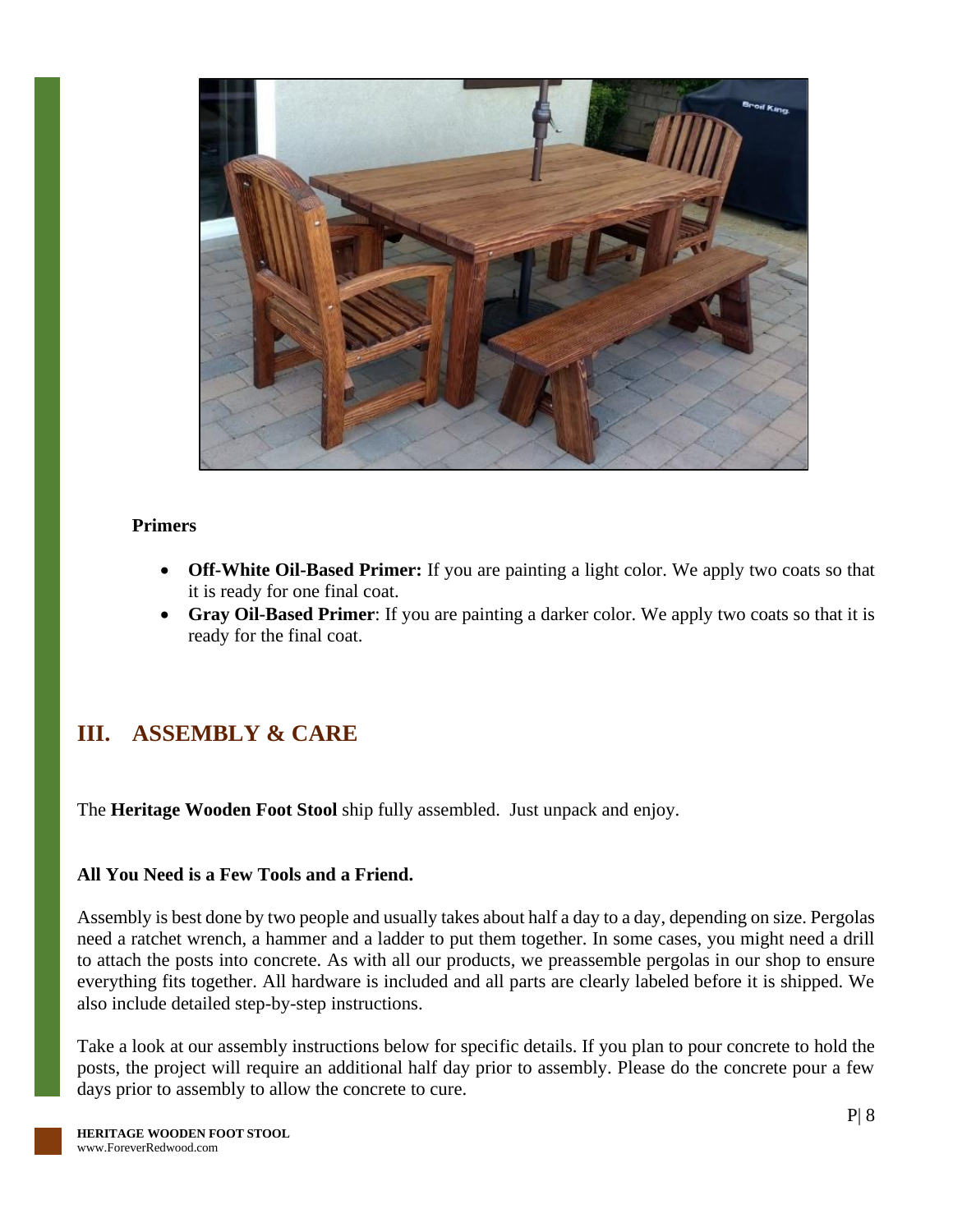#### **Installation Help.**

Special talent is not required to re-assemble our pergolas. But, if you would like help, [just let us know.](https://www.foreverredwood.com/information/contact) We have our own team for installations in California, Nevada and Southern Arizona and a network of local contractors we recommend for farther afield.

**Care:** Your Forever Redwood Furniture will last for decades in year-round weather without maintenance.

Depending on the wood grade you choose, even with harsh year-round outdoor conditions, you can expect your furniture to last from ten to forty years without maintenance of any kind.

Being outside year-round is rough on any woods finish. The surface absorbs UV rays, pollution, constant variations in moisture and temperature and it also oxidizes. This is why most wood just doesn't hold up and the surface color slowly changes towards a silver patina over the years. But, with Forever Redwood, you don't have to worry. The silver patina is surface deep only (less than 1/64") and is not indicative of decay. Your set will last decades and is not compromised in any way by the surface color change. For example, we keep our display items as is without refinishing to show off this natural aging (we like the patina!).

Although Forever Redwood is maintenance-free, we recommended you take a few minutes as needed to clean by either hosing down and/or brushing/dusting away accumulated debris (no soap or chemicals needed). If you'd like to keep your set looking its best for decades, please go to: [Care and Finish.](https://www.foreverredwood.com/redwood-furniture/care-finish)

# <span id="page-9-0"></span>**IV. MATERIALS**

The secret to outdoor longevity begins and ends with the wood. We use generous amounts of the most decay resistant wood available. We encourage our customers to compare photos of our items side by side with any competing product. Thickness counts. Furniture that is thin and light simply won't last in the year round weather.

To keep your furniture beautiful, we use only stainless steel hardware and the highest quality stains and sealants. We use only the Sickens brand of sealants.

Our primary customer has always been the homeowner that appreciates spending a bit more for quality that will last decades.

Our products are installed with organizations that appreciate longevity like the U.S. Forest Service, U.S. military installations, State and City parks, golf clubs and hotels.

We are favored by many landscape architects and contractors because they can count on exceptional quality and quick personal service to complete projects.

We build each item by hand. This insures your set is finely finished and carefully inspected. Old-fashioned hand building also allows us to adjust the size or design of any item to fit your needs.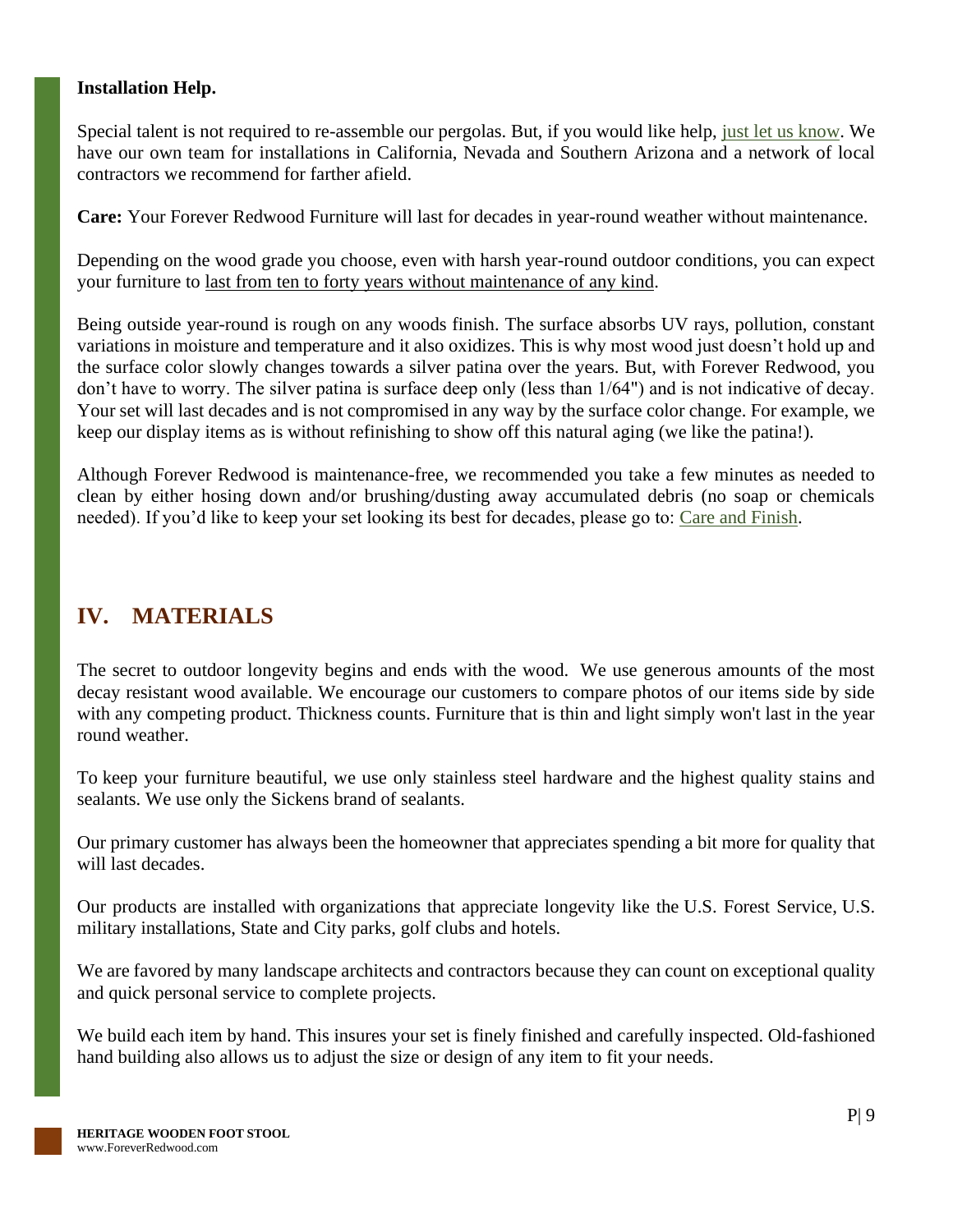Because we are a forestry company, we can offer 5 exceptional wood grades to choose from our carefully managed forests with warranties of up to 30 years against decay in any weather. [Click for more about our 5](https://www.foreverredwood.com/redwood-furniture/wood-grade/)  [wood grades.](https://www.foreverredwood.com/redwood-furniture/wood-grade/)

# <span id="page-10-0"></span>**V. WARRANTY**

Wood decay is warrantied up to 30 years depending on the wood grade. No other outdoor furniture manufacturer has warranties like this. The key is the excellent quality of our wood and the extra-thick timber designs of all our pieces.

#### **Wood Grades and Decay Warranty:**

- Douglas-fir: 10 years
- Mosaic Eco-Wood: 10 years
- Redwood: 15 years
- Mature Redwood: 20 years
- Old-Growth Redwood: 30 years

Forever Redwood stands behind its products. We are committed to quickly resolving any issues that might occur. For more information please see our [Warranty](https://www.foreverredwood.com/redwood-furniture/warranty) page.

# <span id="page-10-1"></span>**VI. SHIPPING**

#### **We offer 4 Shipping Options in the U.S.:**

- Rush Shipping (ships in 3 weeks).
- Priority Shipping (ships in 6 weeks).
- Standard Shipping (ships in 10 weeks).
- Free Shipping in the Continental U.S. (ships in 14 weeks).

#### **Notes for Orders requiring drawings or approvals:**

All Shade Structure orders (Pergolas, Pavilions, Gazebos and Arbors) require drawings to make sure all details are agreed upon prior to building and to give our customers the ability to customize their structures to meet their needs. We also sometimes make custom changes to Swings, Planters, Benches, Tables and other standard production items per customer requests. If your order has a custom detail or is a shade structure, you will receive your first drawings via email within 5 business days of receiving your completed order with a deposit.